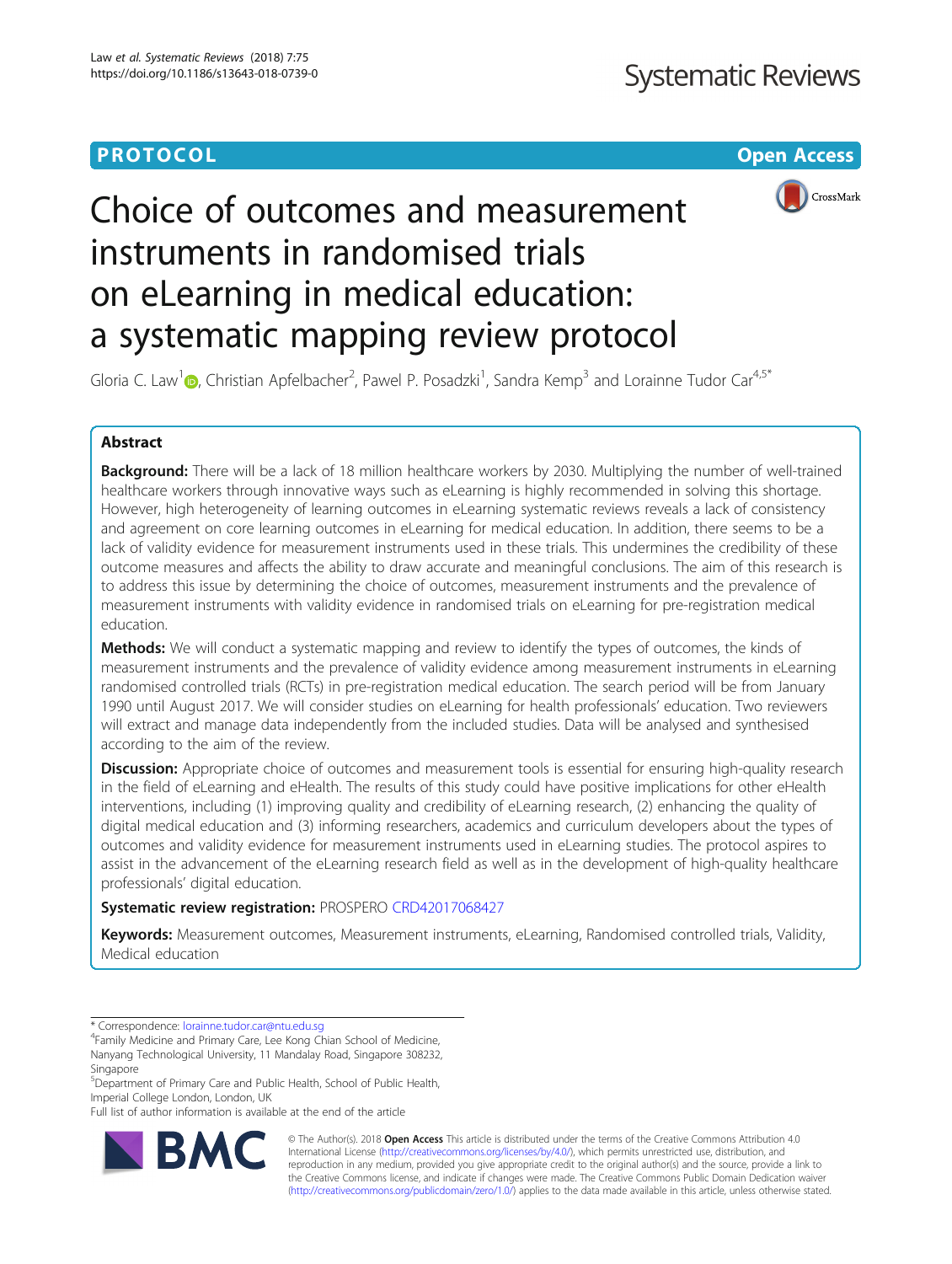## Background

The world is short of 7.2 million healthcare workers, and this will increase to 18 million by 2030 [[1\]](#page-4-0). There are no health services without healthcare professionals, and a direct correlation between the health worker availability in the population, coverage of health services and population health outcomes exists [[2\]](#page-4-0). To further aggravate the problem, the content, organisation and delivery of current medical programmes can fail to equip healthcare workers with knowledge, skills and competencies needed to serve the needs of patients and populations and to meet the changing health needs of the world [\[3](#page-4-0)].

Multiplying the number of well-trained healthcare workers through various means and making learning accessible and affordable through innovations and eLearning can potentially solve the shortage of health professionals. The World Health Organisation (WHO) and the United Nations (UN) consider the use of highly innovative, flexible, interactive and adaptive technologies in learning, herein referred to as eLearning, as one of the possible solutions to these problems [[4](#page-4-0)]. eLearning is operationally defined as "the use of electronic media for a variety of learning purposes that range from add-on functions in conventional classrooms to full substitution for the face-to-face meetings by online encounters" [\[5](#page-4-0)]. eLearning in medical education involves a broad spectrum of educational interventions characterised by their tools, contents, learning objectives and delivery settings and informed by specific learning theories. These interventions have demonstrated the capability to help healthcare professionals develop knowledge, skills, attitudes and competencies by keeping them actively engaged in learning in a potentially timely, cost-effective and sustainable manner  $[6]$  $[6]$ . It has been estimated that over the next couple of years, eLearning will grow 15-fold, accounting for 30% of all educational provision throughout the globe [[7\]](#page-4-0).

Randomised controlled trials (RCTs) are considered to be the gold standard research design when evaluating the effectiveness of eLearning educational interventions in improving knowledge, skills, attitudes, competencies and learning satisfaction of healthcare professionals. Systematic reviews provide the best quality evidence synthesis from the RCTs. However, there is a pool of measurement instruments which are used to evaluate the findings of these eLearning trials [[8\]](#page-4-0). Heterogeneity of measurement instruments in systematic reviews leads to the heterogeneity of results, and subsequently, the outcome findings cannot be compared. It has been shown that the eLearning intervention trials lacked certain important outcomes, such as competency-based learning outcomes [[9\]](#page-4-0). There is a lack of agreement as to what are the core outcomes of eLearning in medical education (i.e. primary and secondary outcomes), what

measurement instruments are most appropriate for measuring these outcomes and if these measurement instruments have validity evidence to support claims made in relation to learning.

The choice of eLearning outcomes can be influenced by traditions, types of eLearning intervention or the curriculum [[10,](#page-4-0) [11\]](#page-4-0). Measurement can be defined as the process of determining the extent to which some trait, characteristic, skills or behaviour is associated with a person [[12](#page-4-0)]. The process of measuring eLearning outcomes can be achieved using a wide variety of measurement instruments including multiple choice questions, structured essays or structured direct observations with checklists for ratings and many more [[13](#page-4-0)]. Validity can be defined as "the degree to which evidence and theory support the interpretations of test scores entailed by the proposed uses of tests." (p. 11) [[14](#page-4-0)]. Validity evidence is necessary to support the interpretation of assessment data.

The intended use of the data collected using the measurement instrument requires sufficient validity evidence. However, two systematic reviews identified scarce reports of validity evidence of measurement instruments used in medical and health profession education. Cook et al. found that only 64% of the 417 studies presented any form of validity evidence in technology-enhanced simulation in health professionals [[15\]](#page-4-0). Ratanawongsa et al. evaluated and reported that only 34.6% of 136 studies in continuing medical education reported any kind of validity or reliability evaluation methods for their measurement instruments [[16](#page-4-0)]. This shortage of measurement instruments with validity evidence undermines the credibility of research results [[17](#page-4-0)] as we cannot ascertain whether the outcomes are adequately measured and interpreted. In the long run, this could affect the quality of healthcare services and potentially patient-related outcomes. Until now, there has been a lack of practical guidelines available for validation of measurement instruments for RCTs in medical education and healthcare research.

The current study is the first step toward ensuring the use of a set of reliable, standardised and validated outcomes and measurement instruments in studies on eLearning for health professionals' education. The focus and the objective of this review are to determine and map the choice of outcomes, outcome measurement instruments and the prevalence of measurement instruments with validity evidence in eLearning research for pre-registration medical education.

## Methods/design

#### Review aims and research questions

This study aims to systematically map and review the outcomes and measurement instruments and to report the prevalence of validity evidence for these measurement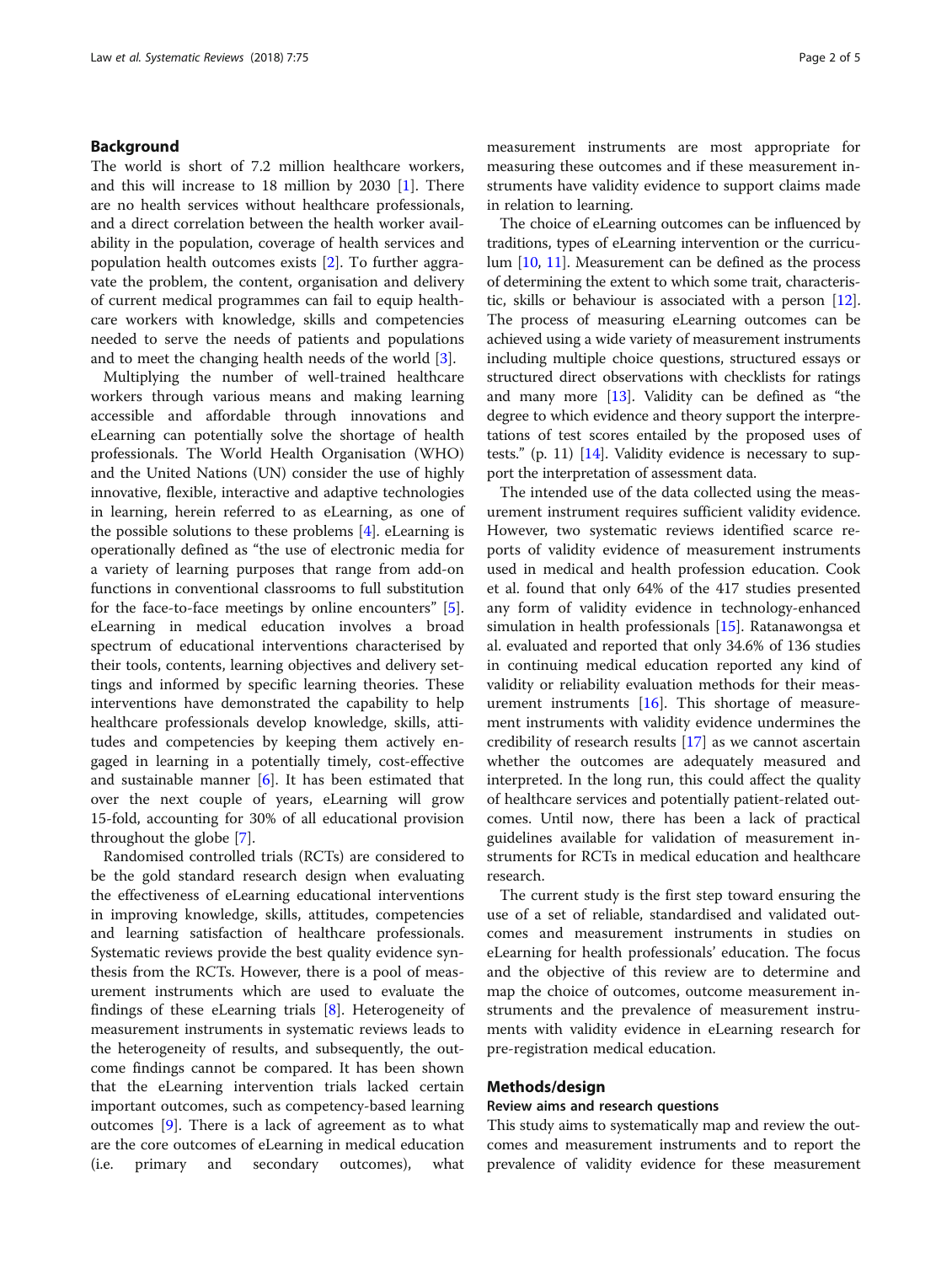instruments in RCTs of eLearning interventions for preregistration medical education.

We hypothesise that there is a shortage of measurement instruments which provides validity evidence that support learning outcomes such as knowledge, skills, attitudes, competencies, learning satisfaction and patient outcomes in RCTs in eLearning pre-registration medical education. The shortage undermines the credibility of eLearning research leading to the unwarranted interpretation of the results.

In particular, the broad research questions that we aim to answer are:

- 1. What type of outcomes (e.g. knowledge, skills, attitudes and behaviours) and measurement instruments are used in RCTs of eLearning for preregistration medical education?
- 2. What proportion of RCTs on eLearning pre-registration medical education presents validity evidence for the measurement instruments used and how is this evidence reported?

In response to the research questions, we will perform a systematic mapping of research evidence including the types of outcomes, outcome measurement instruments and the proportion of RCTs reporting validity evidence for the measurement instruments used. As part of this systematic mapping review, we will develop a database of eLearning outcome domains and the types of measurement instruments used in relation to each respective domain. We will also search the references of the included RCTs for relevant articles that present validity evidence including psychometric properties of the employed measurement instruments and report their findings. However, in-depth analyses of the quality of validity evidence and synthesis of validity evidence will be performed in another systematic review.

## Eligibility criteria for considering studies for this review Types of studies

We will consider the studies eligible for inclusion if they fulfil the following criteria:

- (i) RCTs;
- (ii) Involve students participating in pre-registration medical education in any geographical setting or educational setting;
- (iii)Evaluate any type of blended or full eLearning method, including a range of eLearning modalities, for example, mLearning, massive open online course (MOOC), online learning, offline learning, virtual reality simulations and digital game-based learning;

(iv) Employ a type of control intervention such as traditional learning, no intervention, other types of eLearning and blended learning.

We adopted the meaning of pre-registration or undergraduate medical education from World Health Organisation by which it means "any type of initial study leading to a qualification that (i) is recognized by the relevant governmental or professional bodies of the country where the study was conducted and (ii) enables its holder primary entry into the healthcare workforce" (p. 11) [\[4](#page-4-0)]. Studies will be excluded if they focus on traditional and complementary medicine as defined by WHO [[18\]](#page-4-0).

#### Search strategies

The search strategy of this review aims to find both published and unpublished studies. No language restrictions will be applied. The search for eligible studies will involve both electronic sources and non-electronic sources.

For the electronic search, the following databases will be searched from January 1990 until August 2017:

- MEDLINE (Ovid)
- EMBASE (Elsevier)
- Cochrane Central Register of Controlled Trials (CENTRAL) (Wiley)
- PSYCINFO (Ovid)
- Educational Resources Information Center (ERIC) (Ovid)
- Cumulative Index to Nursing and Allied Health Literature (CINAHL) (EBSCO)
- Web of Science Core Collection (Thomson Reuters)

We will use the MEDLINE strategy and keywords presented in Additional file [1.](#page-3-0) This will be adapted to search the other databases. A librarian will be consulted when we adapt the search criteria from MEDLINE to other databases. The reason for selecting 1990 as the starting year for our search is because prior to this year, the use of the computers was limited to very basic tasks. We will search reference lists of all the studies that are deemed to be eligible for inclusion in our review and relevant systematic reviews. We will also search the International Clinical Trials Registry Platform Search Portal and metaRegister of Controlled Trials to identify unpublished trials.

Search results across databases will be merged using the reference management software  $EndNote (X7.2.1)$  or Covidence. Duplicate records of the same report will be removed. Two reviewers will independently examine the titles and abstracts of the records retrieved from the search. The full-text versions of the potentially relevant studies will be retrieved and assessed against the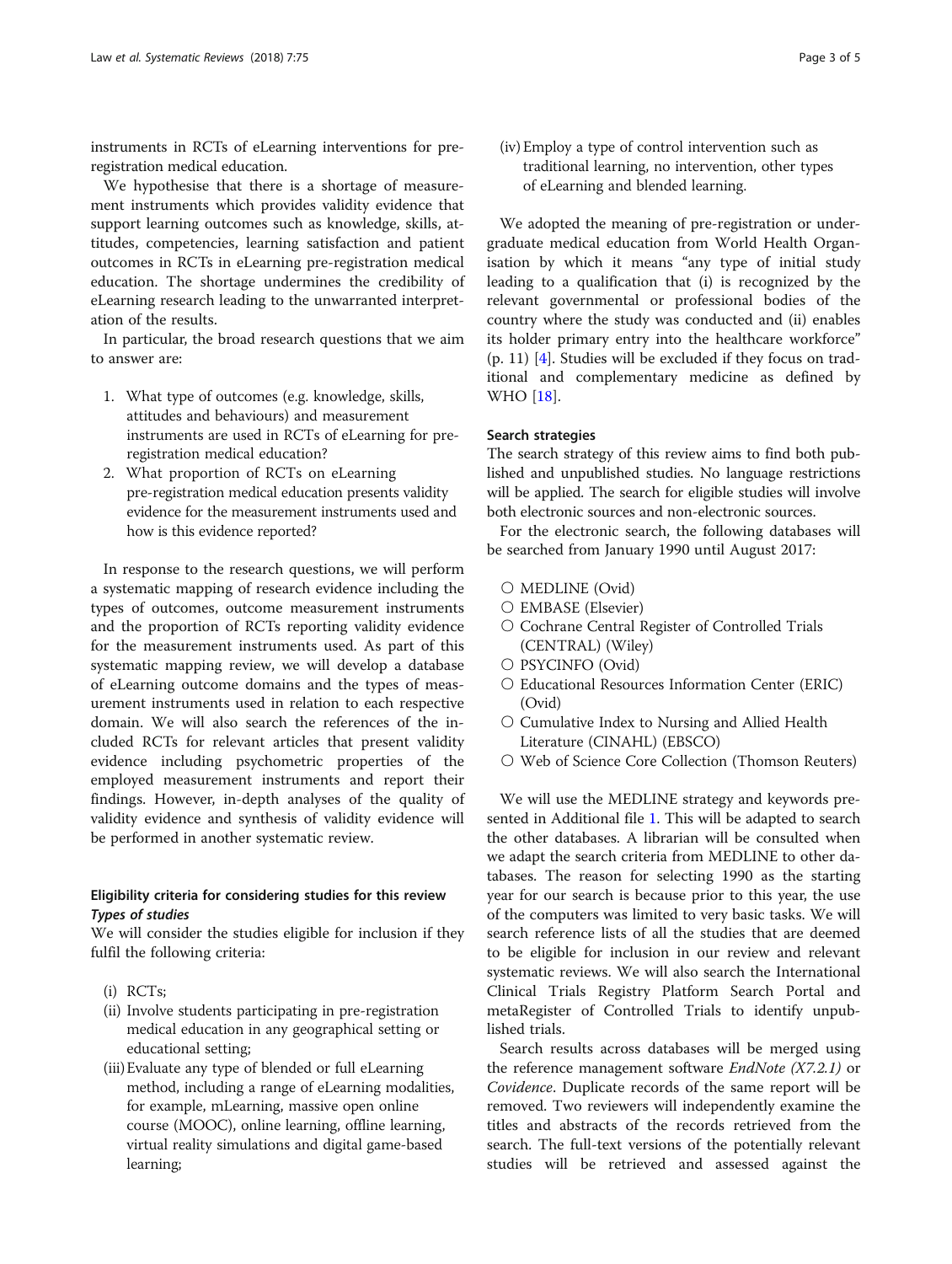<span id="page-3-0"></span>eligibility criteria. Multiple reports of the same study will be linked together, in order to determine if the study is eligible for inclusion. Both the initial screening and the full-text screening will be done independently by two reviewers. Reviewers will correspond with each other to make final decisions on the study eligibility and resolve any disagreements by a discussion with a third reviewer acting as an arbiter if needed. The Preferred Reporting Items for Systematic Reviews and Meta-Analyses (PRISMA) Flow Diagram will be used to report the selection and inclusion of studies [[19](#page-4-0)].

#### Data extraction

Two reviewers will independently extract and manage the data for each of the included studies using a structured data recording form. It will include information such as reference of the study, country of the study, the WHO region of the study, name of measurement instrument, description of measurement instrument, types of outcome, assessment category of measurement instruments [[13\]](#page-4-0), assessment method of measurement instruments, type of participants, sample size, raters of the instrument, procedure of identifying the raters and training of the raters for the instruments. We will record any sort of validity evidence sources and measurement properties which are reported directly in the articles such as validity, reliability and responsiveness [[14,](#page-4-0) [20\]](#page-4-0). We will also record any validity evidence which is recorded indirectly, for example, a reference is given to a validation study to a particular instrument. Additional data about outcome measures, instruments and validity evidence will be recorded verbatim if there is a record of validity evidence. If there is more than one outcome measure, relevant details of the second outcome measure will be recorded. The data extraction form will be piloted and amended according to the received feedback. We will contact the study authors for further data in case of missing information. Disagreements between the reviewers will be resolved by discussion. Data will be extracted from all included studies by two reviewers independently. A third reviewer will act as arbiter.

#### Data analysis and synthesis

Data will be analysed and synthesised as follows. We will:

- (i) Ascertain the types of primary and secondary outcome measurement instruments
- (ii) Classify and map the data according to types of outcome (e.g. knowledge, skills, attitudes, satisfaction or competencies); intervention (e.g. online versus offline computer-based eLearning); healthcare profession (e.g. doctors or nurses or allied health professions); types of measurement instruments (e.g. multiple choice questionnaires versus

structured direct observation with checklists for rating); and discipline (e.g. anatomy or physiology or pathology)

(iii)Determine the proportion of eLearning RCTs employing measurement instruments with adequate validity in relation to the goal of the measurements ("validity evidence")

#### **Discussion**

The significance of this systematic mapping review is multifold. First, it will reveal the choice of outcomes, the type of measurement instruments and the proportion of RCTs on eLearning for pre-registration medical education which use measurement instruments with evidence for validity. It will reveal the current state of efforts in this area and advise areas of improvement. Second, our review aims to contribute to the improvement in the quality of reporting, assessment and interpretation of the findings from eLearning research for medical education. eLearning will grow significantly in medical and healthcare education and will in future account for a substantial share of such programmes globally [\[7](#page-4-0)]. An understanding of the current state of validation effort among the measurement instruments is a crucial step toward better reporting practices, improved research quality and implementation and effective eLearning interventions supported by reliable results. Efforts have been made to minimise the bias of research methodology and process in clinical trials with established reporting guidelines (e.g. the CONSORT statement). With this review, we intend to support the improvement in credibility and quality of eLearning research field. Lastly, this review will inform other important steps in this research area, for instance, development of reporting guidelines for RCTs on eLearning for health professionals' education, including a uniform set of recommendations for reporting of measurement instruments.

#### Presenting and reporting of the results

We will conduct this review according to the PRISMA standards of quality for reporting systematic reviews.

#### Additional files

[Additional file 1:](https://doi.org/10.1186/s13643-018-0739-0) Search strings. (DOCX 16 kb)

#### Abbreviations

CONSORT: Consolidated Standards of Reporting Trials; PRISMA: Preferred Reporting Items for Systematic Reviews and Meta-Analyses; RCTs: Randomised controlled trials; UN: United Nations; WHO: World Health Organisation

#### Acknowledgements

The eLearning research team at the Centre for Population Health Sciences, Nanyang Technological University, contributed to the development of ideas and methods for this protocol.